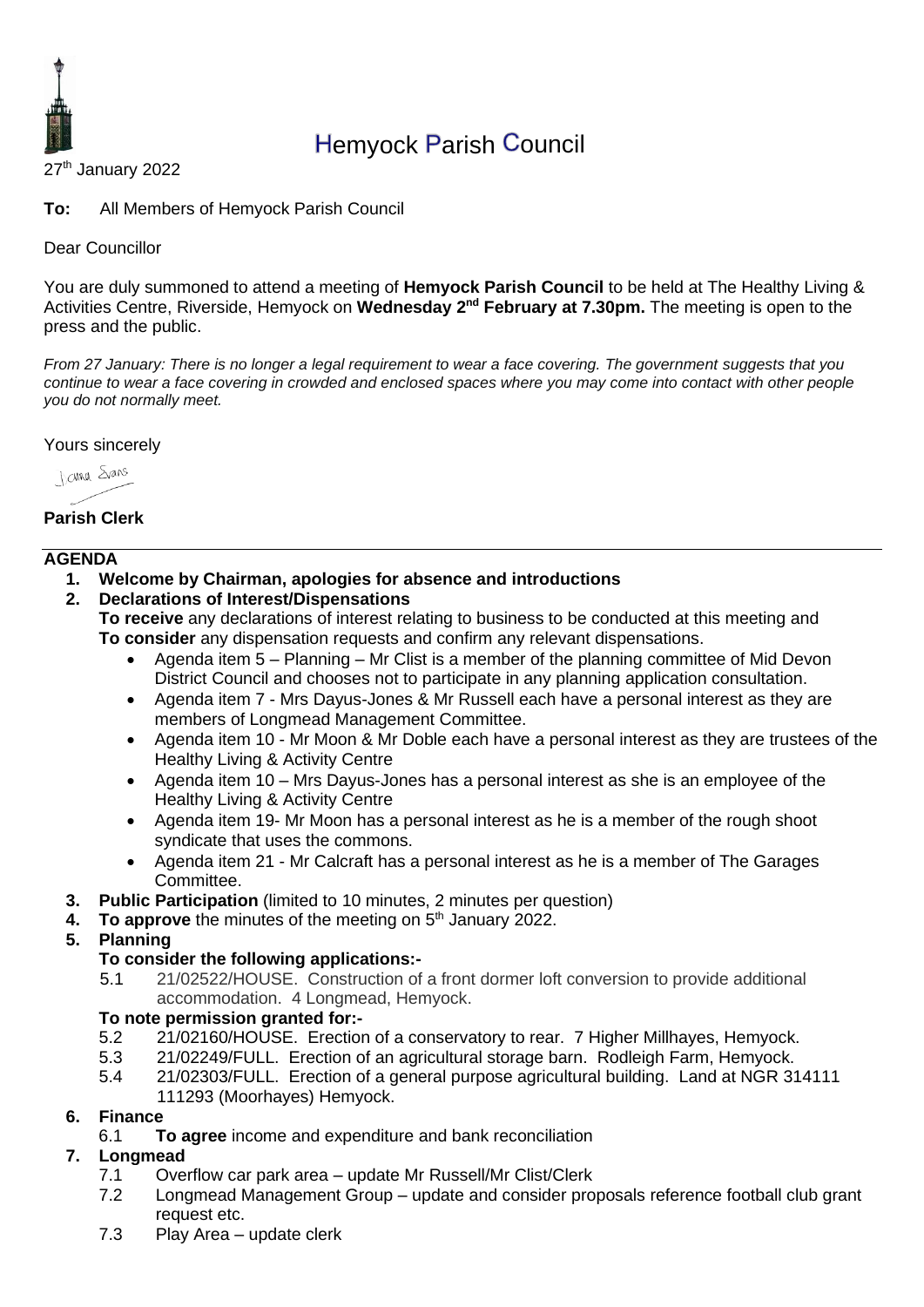7.4 PSPO signage – update clerk

# **8. Clerk Update**

- **To receive** update from Clerk
- 8.1 HSBC bank charges update clerk
- 8.2 Committees, representatives and working groups<br>8.2.1 To appoint councillors to existing standing comm
- 8.2.1 **To appoint** councillors to existing standing committees, determine number and time of ordinary meetings and elect chairman.
	- Finance Committee
	- Commons Management Group (CMG)
	- Policy Committee
	- Emergency Plan Group

# 8.2.2 **To appoint councillors to working groups**

- Queens Platinum Jubilee
- Community Land
- Asset Management

# 8.2.3 **To appoint councillors as representatives**

- Cemetery Representatives
- Footpaths
- Road Warden/Highways/Snow Warden
- 8.2.4 **To appoint** any new committees, working groups etc.
- 8.2.5 **To review** representation with external bodies and arrangements for reporting back
	- Blackdown Hills Parish Network (BHPN)
	- Longmead
	- Parish Hall
	- The Garages
	- Peter Holway/Second Poor Charity
	- Mary Waldron Trust
	- Primary School
	- Blackdown Healthy Living & Activity Centre
- 8.2.6 **To review** any delegation arrangements to committees
- 8.2.7 **To review** any terms of reference for committees

# **9. Cemetery**

- **To receive** any relevant information
- 9.1 Moles consider quotations for catching moles.

# **10. Blackdown Healthy Living & Activities Centre**

- **To receive** any relevant information
	- 10.1 Crash Barrier in car park update from Mr Povah/Mr Ritchie
	- 10.2 Tree Works update clerk
	- 10.3 Request for financial funding consider letter from BHLAC for funding

# **11. Correspondence**

- **To note**
- 11.1 Letter of thanks from Royal British Legion.

# **12. The Queen's Platinum Jubilee**

- **To receive** any relevant information
- 12.1 Agree way forward

# **13. Community Land**

**To receive** any relevant information

- **14. Matters Arising**
- **15. County Council Report**
	- **To note** Councillor Radford's report.
- **16. District Council Report**
	- **To note** Councillor Clist's report
- **17. Highways**

**To receive** any relevant information

- **18. Footpaths**
	- **To receive** any relevant information.
- **19. Commons Management Group CMG**
	- **To receive** any relevant information.

### **20. Village Maintenance**

*Clerk Mrs D Evans, Park Farm, Dunkeswell, Honiton, Devon EX14 4RN Tel 01823 680968 Email hemyockpc@gmail.com*